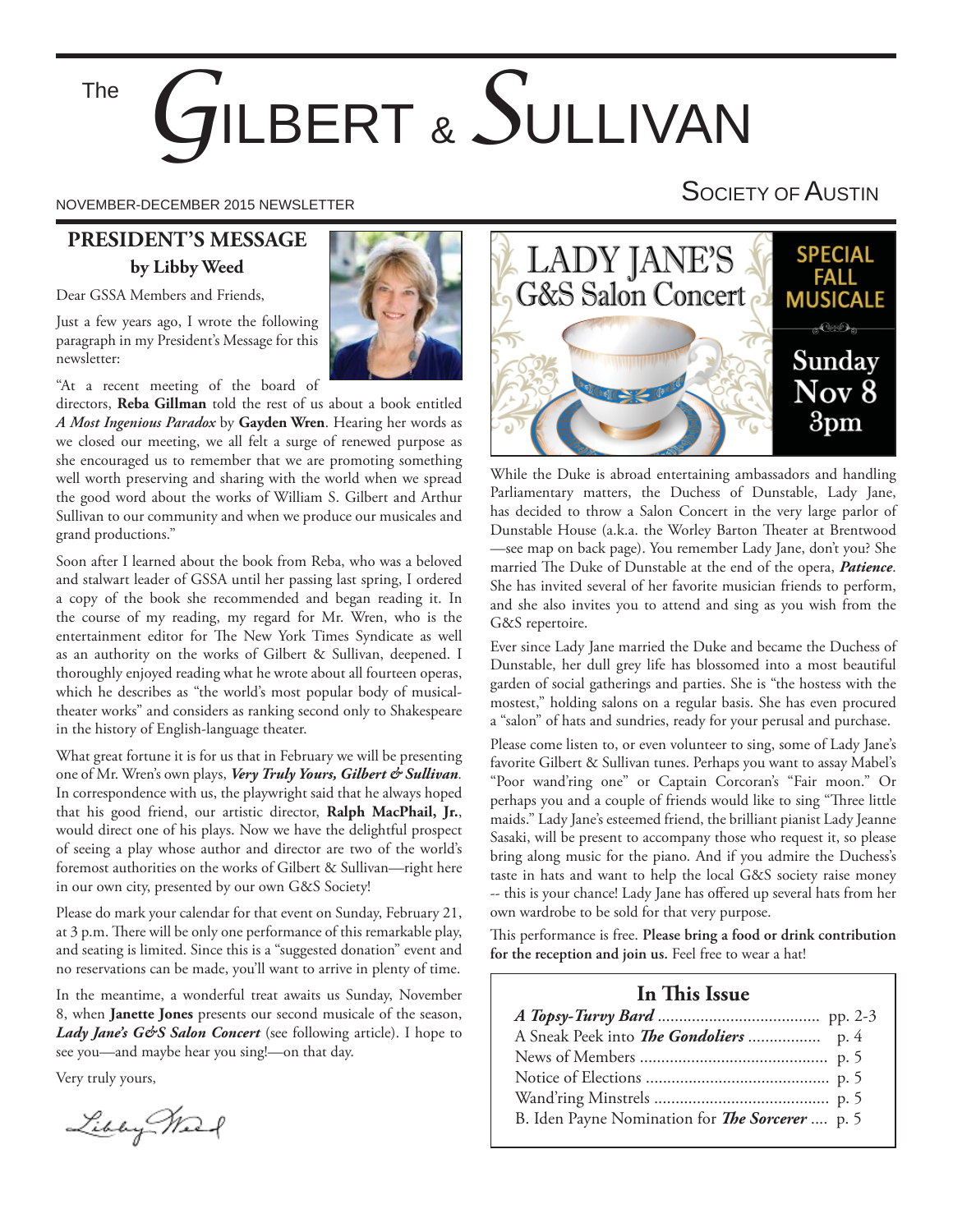#### **Gilbert & Sullivan presents** *A Topsy-Turvy Bard* **by Rosa Mondragon Harris**



On Sunday, September 13 at 3 pm, 142 people attended the Gilbert & Sullivan Society of Austin's season opening musicale at the Iva Worley Barton Theater at Brentwood Christian School.

Our Mistress of Ceremonies and G&S President **Libby Weed** welcomed the afternoon's attendees back to the village of Ploverleigh. Three months have passed since the nuptials of our lovely Aline and Alexis the brave, and the villagers have gathered to celebrate with the happy couple. Alexis has planned a romantic celebration of poetry and theatre—a mini Shakespearean festival—and almost everyone in the village has joined in on the fun, from helping to build a replica of the Globe on the grounds of his family estate to sewing costumes. In fact, the villagers have also taken on the challenge of learning a few lines of Shakespeare that they are excited to recite at the celebration. We come upon them as they are entering their final dress rehearsal, and we are told that it appears that an extra person in the cast and extra monologue seem to have been added to the line-up. To try to sort out the problem, Alexis has called for tea to be brought out while everyone takes a short break. Instead of helping to determine who the extra cast member is, everyone who drinks the tea begins to believe they *are* their assigned Shakespearean character, and each bursts into song in the middle of their scenes!

The four servants in charge of serving tea to the guests are the first to succumb to the effects of this mystical brew. They begin the evening's affair by offering us excerpts from Shakespeare's Scottish Play. Lady Macbeth (**Jamieson Taylor**) steps out and tells us of her ambitions for power. She then sings "The sun, whose rays" from *The Mikado*. The Three Witches (Susan Meitz, Maurine McLean, Michelle **Vanecek**) appear and reminisce about their days in sorcery school, offering us "Three little maids" from *The Mikado.* 

With a sinister mood being set by our first performers, the audience is pleased to see Lady Sangazure and Constance Partlett approach to deliver their monologues. And who is that with them? Could this be that Sorcerer? The next three performers approach to offer us excerpts from *Hamlet*. Our Lady Sangazure has awakened as Hamlet (**Brittany Trinité**) and she tells us of the importance of telling the story so that its lessons are not forgotten, singing "Sir Rupert Murgatroyd" from *Ruddigore***.** Upon Hamlet's exit, we see the next performer appear on the stage and wonder if perhaps this is the uninvited performer. The Ghost of Hamlet's Father (Robert L. Schneider) sings "When the night wind" from *Ruddigore*. This must be the one who spiked the tea!

The villagers continue to enjoy the celebration as our Constance portrays Ophelia (**Patricia Combs**). Said to have inspired Gilbert and Sullivan's Mad Margaret from *Ruddigore*, Ophelia sings "Cheerily carols the lark." Next, the Vicar, Dr. Daly as Duke Orsino **(Julius Young)** recalls the days when love was lost to him. Yet even then, he felt attraction for Constance as much as Orsino felt for Olivia. He so longed for the days when he was loved by all the ladies, offering us "When I first put this uniform on" from *Patience*.

Ah, the complexities of love! Sometimes it just takes some effort on the gentleman's part and the proper hints from the lady. The Notary as Bassanio (**David Treadwell**) gets some helpful hints from Mrs. Partlett as Portia (**Janette Jones**). Characters whose lines "all that glitters is not gold" do find their way into the G&S canon, as

Bassanio and Portia sing "Things are seldom what they seem" from *H.M.S. Pinafore*. And once love is found, happiness abounds! One of Aline's dearest friends will also soon be married and sings "When a merry maiden marries" from *The Gondoliers* as she portrays Hero (**Rosa Mondragon Harris**), preparing for her wedding day.

While celebrating love is the day's theme, Alexis knows that, while men love their ladies, they also love their tales of bravery and battles for their beloved country. Perhaps that is why he has asked his father to give the famous St. Crispin's Day speech. After his rousing words, Alexis' father, portraying Henry V (Sam Johnson) sings "This helmet, I suppose" from *Princess Ida*. Our wedded couple follows by giving us a bit of Shakespeare's greatest love story. On the tails of their lines, Romeo and Juliet (**Andy Fleming** and **Alexandra Reilman**) break out into "O rapture, when alone together" from **The Gondoliers.** 

As our lovely evening continues to unfold, wishes for many years of happiness are given to the happy couple. This brings us to the wedding celebration of the Duke of Athens, Theseus, and the Queen of the Amazons, Hippolyta. Much like our celebration, this one also had participation from all walks of life—a theatrical presentation by the mechanicals, magical intervention by fairies, and the blessings of friends, relations, and servants.

We first hear from one of the workmen, or mechanicals, as Shakespeare called them. Bottom (Ian Stillwell) is certainly confident of his abilities, and he reminds us of one of our favorite G&S characters who also exuded more confidence than perhaps was warranted. He concludes his recitation with "I shipped, d'ya see" from *Ruddigore*.

Our next duo causes havoc in the forest that recalls the havoc created in Ploverleigh just a few months ago. But the reason for the use of magic, at least in Shakespeare's tale, originates from the desire to rule the roast, which recalls a battle for control at a woman's college in another G&S show. Oberon **(Sarah Steele)** and Puck **(Abigail**  Stokley) step forward to offer us "Now wouldn't you like" from *Princess Ida*.

As we wrap up our Shakespeare festival and three-month wedding anniversary celebration for our lovely couple, the cast gives a blessing to Aline and Alexis with everyone assembled, much as in the ending of Shakespeare's *A Midsummer Night's Dream.* All join in and sing "As before you we defile" from *The Grand Duke*.

The enchanting evening comes to an end and with Puck's final words from the ending of Shakespeare's *A Midsummer Night's Dream,*  the festival concludes. The magic begins to wear off, and all in Ploverleigh return to being friends and family of the happy couple, wishing them the best as they continue their new lives together.

Libby gave thanks to the singers, our wonderfully talented pianist **Jeanne Sasaki**, and Janette for producing yet another delightful musicale presentation for the G&S community. Keeping in tradition with the conclusion of G&S musicales, Sam sang the Pirate King's lead into "Hail, Poetry" from *The Pirates of Penzance*, with the cast and audience joining in, and then closing with "Now to the banquet we press" from *The Sorcerer*.

The audience and cast members adjourned to the lobby for refreshments and continued the afternoon's merriment. The day's charming program was the first creative collaboration of Janette and **June Julian**, who recently joined the G&S board. We look forward to Janette and June's future productions as we head forth into the new season!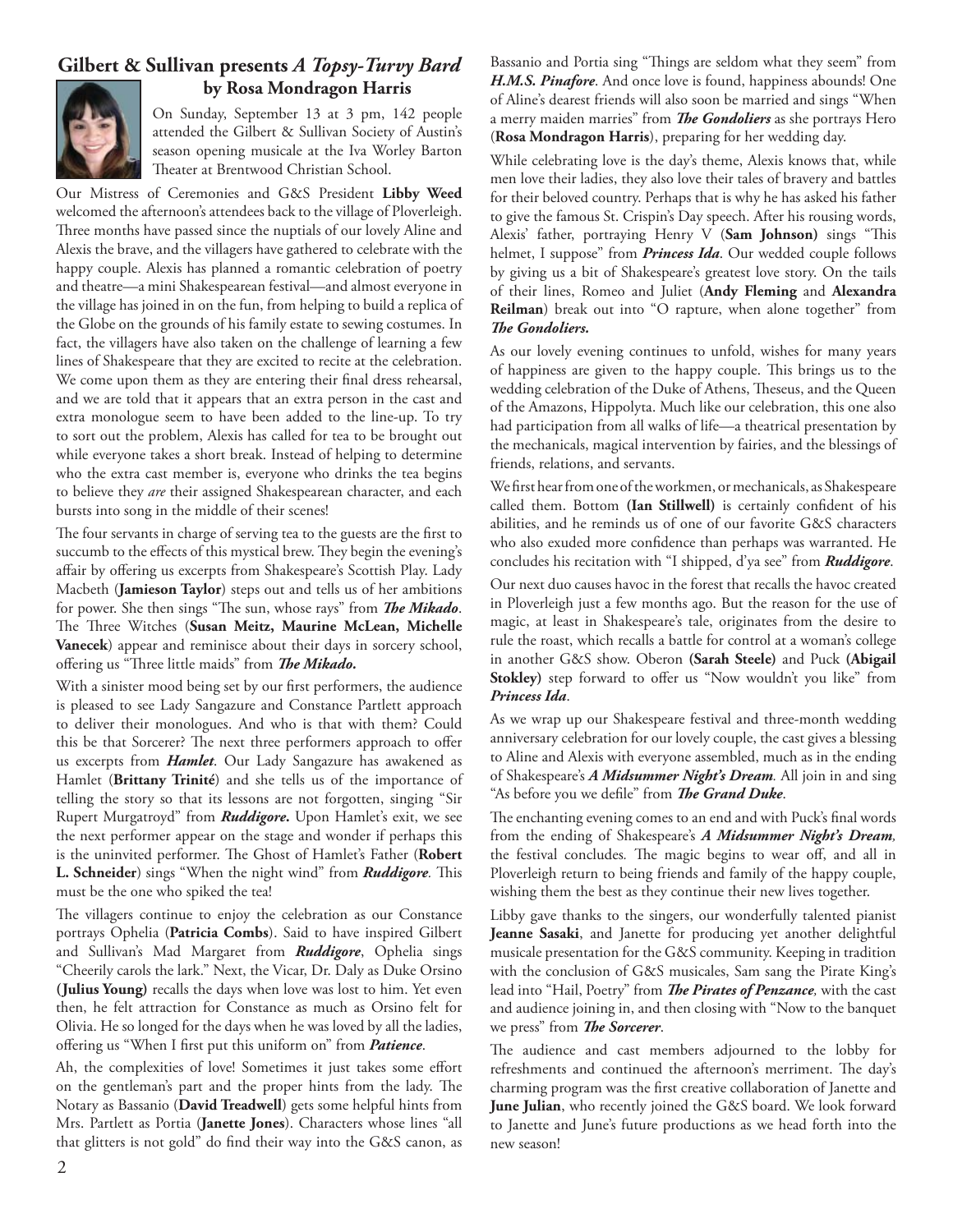#### *A Topsy-Turvy Bard*



 $\sqrt{\sqrt{m}}$  *The sun*, whose rays"



*"Th ree little maids"*

 *photos courtesy Steve Schwartzman see more at* **gilbertsullivanaustin.smugmug.com**



*"I shipped, d'ya see"*





*"When the night wind"*



*"Sir Rupert Murgatroyd" "Cheerily carols the lark"*



*"When a merry maiden marries"*



*"When I fi rst put this uniform on"*



*"O rapture, when alone together" "Now wouldn't you like"*





*"Th ings are seldom what they seem" pianist Jeanne Sasaki President (and narrator)*



*"Th is helmet, I suppose"*





*Libby Weed*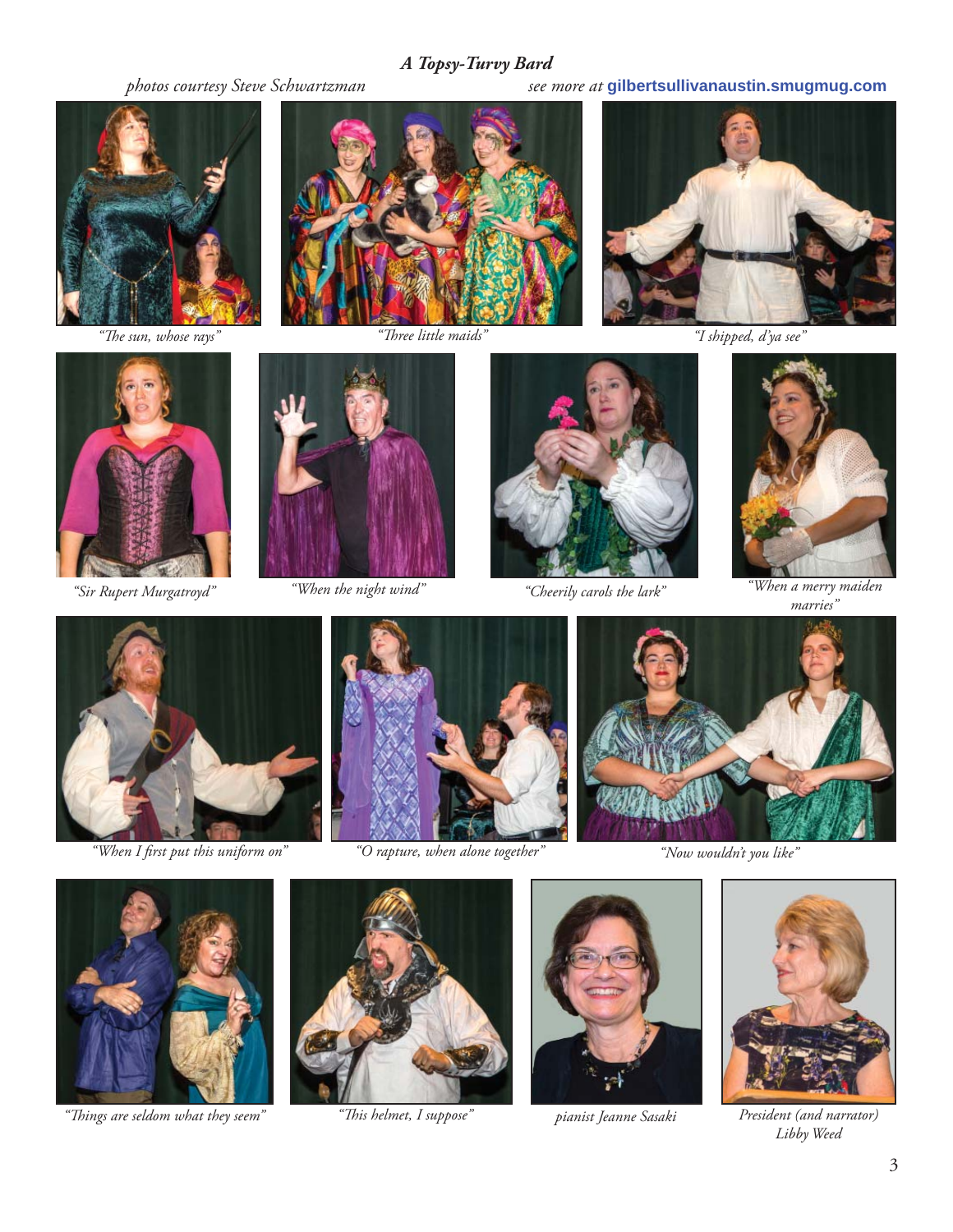### **List and Learn: A Sneak Peek into** *The Gondoliers*



#### **by Michelle Haché**

As the guest director for GSSA's exciting 40th season, it is my pleasure to present a sneak peek into our summer grand production of *The Gondoliers; or, The King of Barataria.* The twelfth comic opera collaboration of fourteen

between Gilbert and Sullivan, this delightful libretto has been described as having a "bubbling, champagne quality" by the critics of its time. Set in Venice, *The Gondoliers* possesses perhaps the most sparkling and tuneful music of any composed by Sullivan. And because he borrowed from France the stately gavotte, from Spain the cachucha, from Italy the saltarello and tarantella, and from Venice the barcarolle, this Savoy jewel provides the most intricate choreography of the canon.



*Rutland Barrington as Giuseppe and Courtice Pounds as Marco from the original Savoy Theatre*  $p$ *roduction of* The Gondoliers, *1889* 

*photo from the Gilbert & Sullivan Archive,*  **math.boisestate.edu/gas/**

Gilbert and Sullivan's last great success, The Gondoliers was preceded by the most serious of their collaborations, *The Yeomen* of the Guard (a personal favorite of mine). At the time, Sullivan wished to compose something grander and more serious, while Gilbert was more than happy pursuing whimsical tales laced with social satire. Alas, the partnership was not destined to last much longer because of these deep-rooted artistic differences. But despite this fact, *The Gondoliers* was an immense success, and ran for an impressive 554 performances (at that time the fifth longestrunning piece of musical theatre in history) after premiering at the Savoy Theatre on December 7, 1889. Earning more money than any other Savoy opera in its original run, *The Gondoliers* placed fourth longest of the series (after *The Mikado*, *H.M.S. Pinafore* and *Patience*). Queen Victoria was so entranced by the show's infectious melodies that she requested a command performance for the royal family at Windsor Castle on March 6, 1891. This was quite an honor, because not only was this the first performance of a Gilbert and Sullivan opera ever requested by the English monarchy, but it was also the first theatrical entertainment to take place at Windsor since the tragic death of Prince Albert thirty years earlier.

**The Gondoliers** brings us to the heart of Gilbert and Sullivan in their peak form; the writer bubbling with nonsensical ideas and the composer producing some of his most charming, touching, intoxicating music. Complete with a chorus of fawning contadine, dashing gondolieri and fast-paced, tuneful dances, our tale begins with the young Lady Casilda, who suddenly learns that she is the true bride to the heir to the throne of the fictional kingdom of Barataria. But as it turns out, the heir cannot be identified, since he was apparently stolen by a scheming Grand Inquisitor who entrusted him to the care of a drunken Venetian gondolier… who promptly dies after mixing up the identities of the prince with his own son. A mistake anyone could make, no? Adding to this madcap adventure, our gondoliers, Marco and Giuseppe (now all grown up), have decided that they aren't particularly picky when it comes to choosing a life mate. Leaving it up to fate, the boys select their brides by blindfolding themselves and getting hitched to the first girl they bump into. Lucky ladies Gianetta and Tessa immediately marry the carefree gondoliers in an all-too-romantic quickie double ceremony, only to learn on their wedding day that one of their boys is in fact the King of Barataria. But which man is the King (and unintentional bigamist) and which is the son of the drunken gondolier? Who is the true love of the poor young bride, Lady Casilda? And by the way, who is The Grand Inquisitor, and why would he give a royal baby to a drunk? These mysteries and so many more will all be revealed in our fresh new production of *The Gondoliers* this summer!

*Rowena Ronald as Casilda and John Dean as Luis from the D'Oyly Carte Tour 1932* 

*photo from the Gilbert & Sullivan Archive,*  **math.boisestate.edu/gas/**



Auditions will be held February 27-28, 2016. An honorarium will be paid to all performers. If you wish to receive timely audition information in early 2016, please confirm that we have your contact information by visiting our website and joining our mailing list: www.gilbertsullivan.org/SummerProduction.htm

We truly look forward to seeing you all next June!

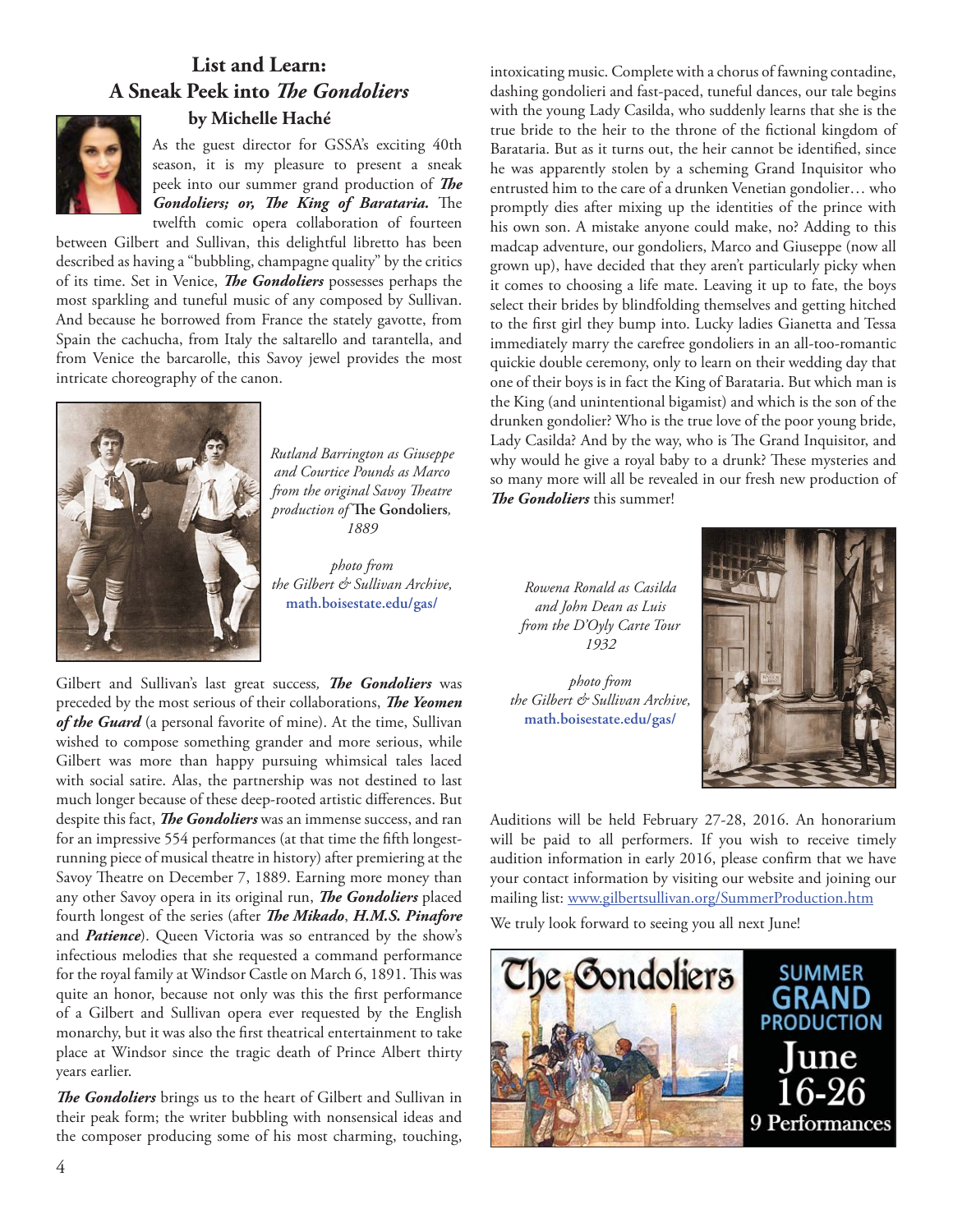#### **NEWS of our MEMBERS**

Jeffrey Jones-Ragona, GSSA's Music Director, will lead the Capital City Men's Chorus in a concert of holiday music on December 5 and 6. The concert will feature a number of familiar and well loved seasonal songs, and some rarer offerings by composers from the British Isles. The concert is accompanied by an outstanding string orchestra made up of many players from the Gillman Light Opera Orchestra, headed up by GLOO's concert master, **Laurel Lawshae**. Visit **www.ccmcaustin.org** for tickets and more information.

Austin Opera's *Aida* opens November 7 at the Long Center. The cast includes a number of GSSA performers: **Carol Brown**, **Patricia Combs**, **Megan Sherrod LaFour**, **Rosa Mondragon Harris**, **Jamie Taylor**, **Danny Castillo**, **Paul Halstead**, **Holton Johnson**, **Jake Jacobson**, **Patrick Wright**, and **Jay Young**.

The Jerome Lawrence and Robert E. Lee Theatre Research Institute of the Ohio State University recently announced the acquisition of The Ralph MacPhail, Jr., Gilbert & Sullivan Collection. Material now on deposit includes The Mikado's costume from the D'Oyly Carte Opera Company, manuscript orchestral material from the Western Music Library and Tracy Music Library, hundreds of programs, posters, and musical scores with more (from sheet music to toys, autograph material to recordings) to be sent to Columbus from Bridgewater in the coming years. "It is very gratifying to know that my collection will have a permanent home, and that it will be made available to students, faculty and researchers in the future," Rafe noted. "I am also pleased that my Austin promptbooks and production files will eventually have a permanent home in this important archive."

#### **Notice of Elections**

The Gilbert & Sullivan Society of Austin will elect members of the board for the coming year at the Annual Meeting on Sunday, January 10, 3 pm, in the Fellowship Hall of Genesis Presbyterian Church, 1507 Wilshire Blvd. The nominating committee includes **Andy Heilveil,** Chair; **Allan Longacre**; and **Sue Caldwell.**

Please contact Andy at **Austin.GilbertandSullivan@gmail.com** if you wish to volunteer to serve on the board or to nominate someone else. Definitely mark the date for this important gathering on your calendar, when we will hear a brief report on the year's activities, will elect the board, and will enjoy a rollicking *Pirates of Penzance* revue. It will be a wonderful way to brighten a January afternoon.

#### MEMBERSHIP FORM

We encourage you to join our Society. If you are a member, please check your membership renewal on the top of the mailing label. If expired or near expiration, your membership needs to be updated! To correct your address, renew your membership, or become a member, complete this form, and mail it to us with your check, payable to "GSSA," or call to join (512) 472-4772 (GSSA).

Please check a membership category:

**Individual** (\$20-\$29) **Family/Group** (\$30-\$49)

**Patron** (\$50-\$99) П

**Grand Duke or Duchess** (\$100-\$249) П

**Major General** (\$250-\$499)  $\Box$ 

**Pooh-Bah** (\$500-\$999) П

**Pirate King** (\$1000-\$2499)

**Savoyard** (\$2500 & up)

| Does your company match donations?        |  |
|-------------------------------------------|--|
| I'd like to volunteer. I'm interested in: |  |
|                                           |  |

We are proud to list our members in our programs, but if you would prefer NOT to be listed in our programs, please check here:

#### **Wand'ring Minstrels**

The GSSA's Wand'ring Minstrels are busy rehearsing for their upcoming concerts. They will be entertaining the Bright Horizons Group at Emmaus Catholic Parish on October 19, then have a double performance at Forest Trail Elementary School on October 22.

If you would like to have the Wand'ring Minstrels perform at your school, retirement center, civic club, business meeting, or private party, please see the web site, **www.gilbertsullivan.org,** for information, or contact Robert Schneider at **minstrels@gilbertsullivan.org**.

#### *The Sorcerer* Receives **B. Iden Payne Award Nomination for Jeff rey Jones-Ragona**

The B. Iden Payne Awards Council has announced nominations for the 2014-2015 Season Awards. Our 2015 summer grand production of *The Sorcerer* received a nomination: Jeffrey Jones-Ragona for Outstanding Music Direction (third year in a row for him!). Our set designer, **Ann Marie Gordon**, received a nomination for her work on the Vortex production of *When the Rain Stops Falling*. Winners of the awards will be announced on Monday, October 26, at The Long Center's Rollins Studio Theatre.